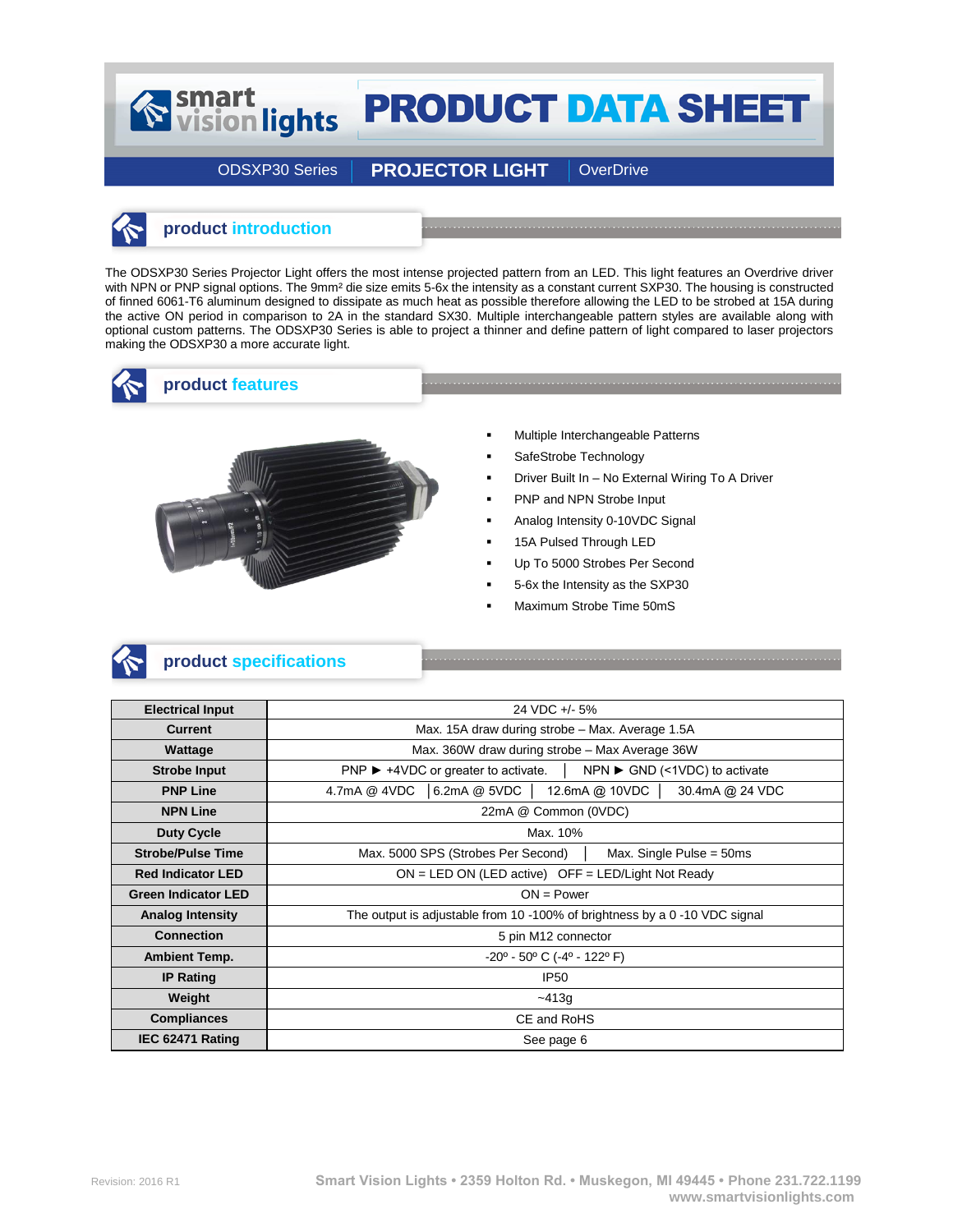

**Standard patterns are available and custom patterns can be etched. Patterns can be changed.**



**warnings**

**Attention** Please note that the power requirements are 15A at 24VDC. Failure to supply light with 15A will result in non-repeatable lighting. Contact Smart Vision Lights for more information. **!**





| If Analog 0-10 VDC is not used to control light intensity;<br>+VDC (24VDC) must be connected to Analog Input - Jumper pin 5 to pin 1 |            |                          |                 |                   |  |  |  |  |
|--------------------------------------------------------------------------------------------------------------------------------------|------------|--------------------------|-----------------|-------------------|--|--|--|--|
|                                                                                                                                      | <b>Pin</b> | <b>Function</b>          | <b>Signal</b>   | <b>Wire Color</b> |  |  |  |  |
| $\left(5\right)$                                                                                                                     |            | Power In                 | $+24VDC$        | <b>BROWN</b>      |  |  |  |  |
| $\mathbf{2}$                                                                                                                         | າ          | <b>NPN</b>               | Sinking Signal  | <b>WHITE</b>      |  |  |  |  |
|                                                                                                                                      |            | <b>GND</b>               | Ground          | <b>BLUE</b>       |  |  |  |  |
|                                                                                                                                      | 4          | <b>PNP</b>               | Sourcing Signal | <b>BLACK</b>      |  |  |  |  |
|                                                                                                                                      | 5          | <b>Intensity Control</b> | $0-10VDC$       | <b>GREY</b> +     |  |  |  |  |

ᶧ Some cables use green with yellow stripe for 0-10V adjustment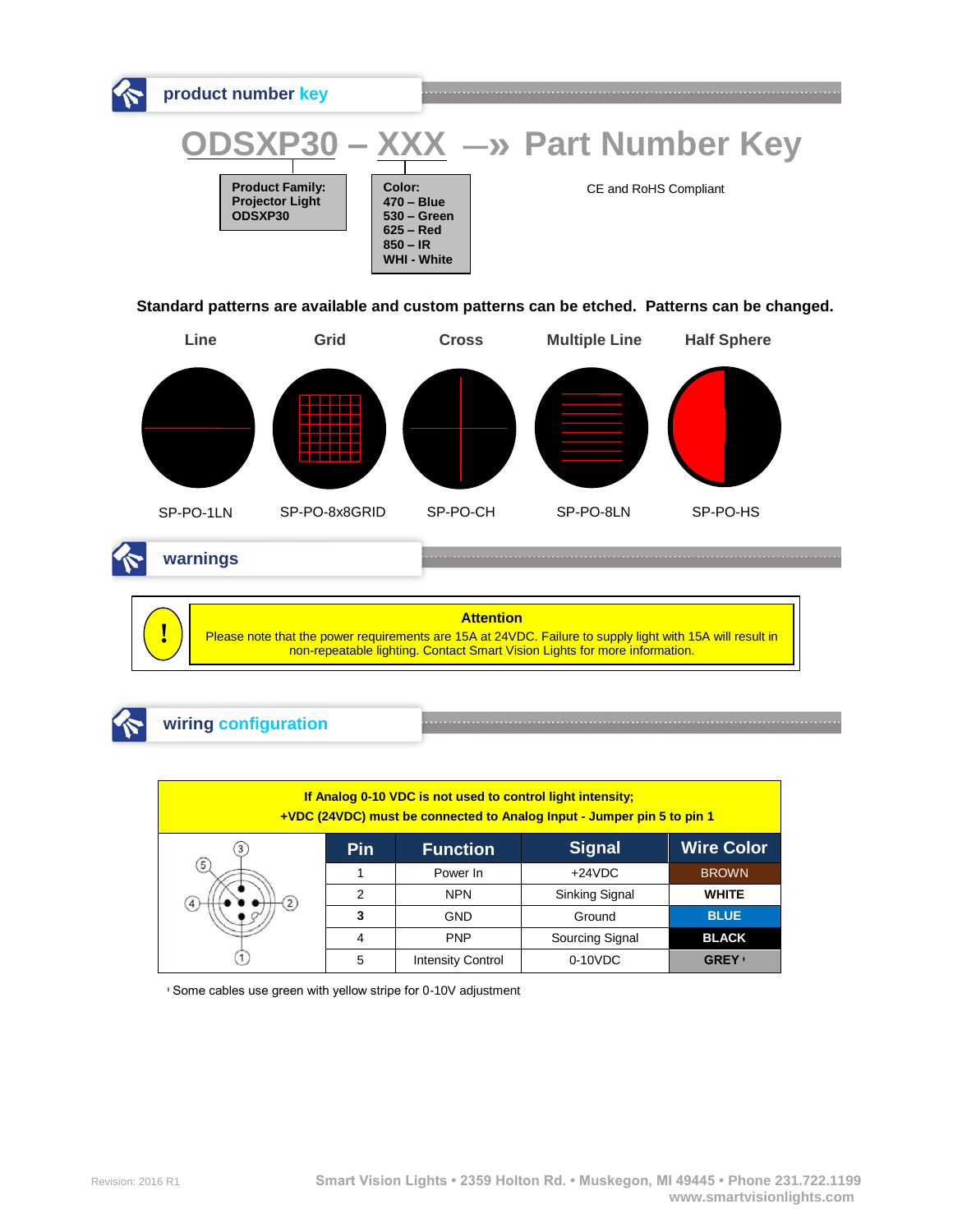

### **optical performance**

**A = Diameter of Area**

|                   | 100 <sub>mm</sub>                                                                          | 150 <sub>mm</sub> | 200 <sub>mm</sub> | 300 <sub>mm</sub> | 400mm | 500 <sub>mm</sub> | 600 <sub>mm</sub> | 750mm | 1000mm | 1500mm | 2000 <sub>mm</sub> |
|-------------------|--------------------------------------------------------------------------------------------|-------------------|-------------------|-------------------|-------|-------------------|-------------------|-------|--------|--------|--------------------|
| 60 <sub>mm</sub>  |                                                                                            |                   | 25                |                   |       | 50                |                   |       |        |        |                    |
| 100 <sub>mm</sub> | 8                                                                                          | 12                | 16                | 25                | 35    | 35                | 50                | 50    |        |        |                    |
| 150 <sub>mm</sub> | 6                                                                                          | 8                 | 12                | 16                | 25    | 25                | 35                | 35    | 50     | 75     |                    |
| 200 <sub>mm</sub> |                                                                                            | 6                 | 8                 | 12                | 16    | 16                | 25                | 25    | 35     | 50     | 100                |
| 300 <sub>mm</sub> |                                                                                            |                   | 6                 | 8                 | 12    | 12                | 16                | 16    | 25     | 35     | 50                 |
| 400 <sub>mm</sub> |                                                                                            |                   |                   | 6                 | 8     | 8                 | 12                | 12    | 16     | 25     | 35                 |
| 500 <sub>mm</sub> |                                                                                            |                   |                   |                   | 6     |                   | 8                 | 12    | 16     | 25     | 25                 |
|                   | Number in box represents the focal length of lens (example - 6 is a 6mm focal length lens) |                   |                   |                   |       |                   |                   |       |        |        |                    |

#### **W = Working Distance**



**thermal analysis**

In constant operation the housing on ODSXP30 series lights will run at 50 C<sup>o</sup> in an ambient temperature of 25 C<sup>o</sup>.

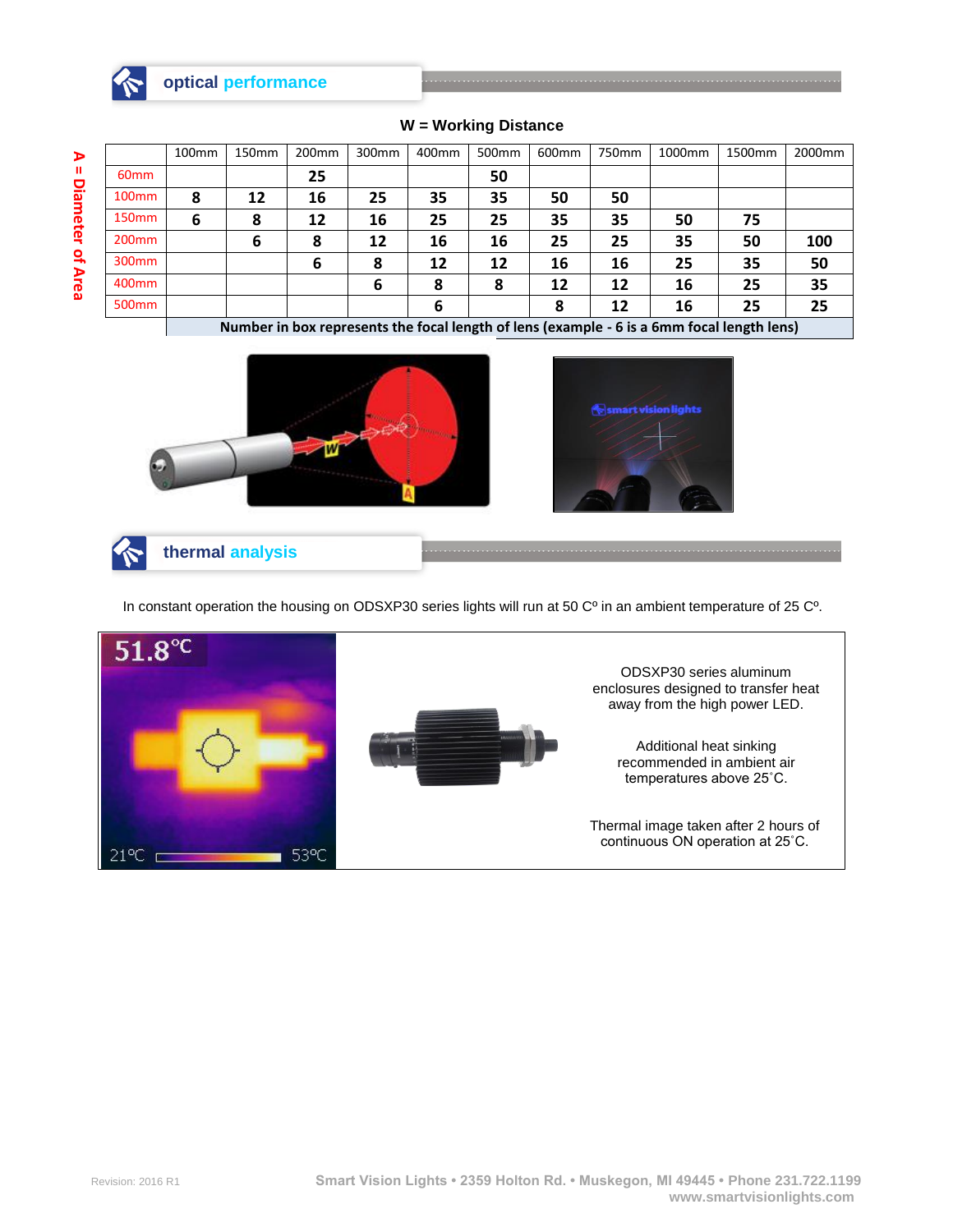

**duty cycle** 

**Duty Cycle on Performance of Light**

*All lights are pulse following*





**Maximum Duty Cycle for OD Light is 10% = .1**

Calculating Rest Time - Rт

$$
RT = \frac{ST}{D}
$$

Sт is the Strobe Time Rт is the Rest Time *D* is Duty Cycle

**Example: Camera exposure of 5mS where Strobe Time is 5mS.**

$$
RT = \frac{5ms}{.1} = 50ms
$$

Rest Time is 50ms for 5ms Strobe Time